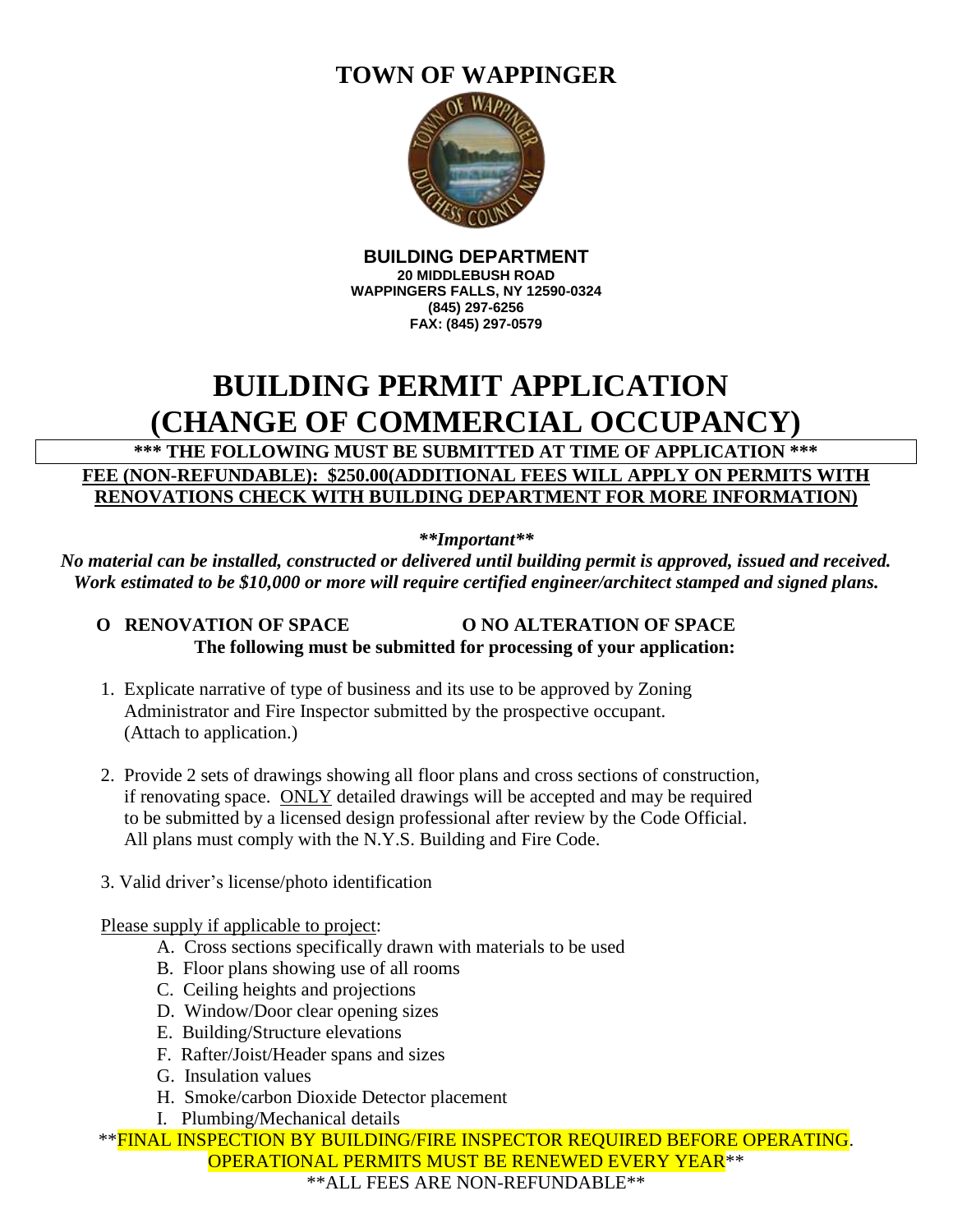### **BUILDING DEPARTMENT**

20 MIDDLEBUSH ROAD WAPPINGERS FALLS, NY 12590 (845) 297-6256 Fax (845) 297-0579

# **REQUIREMENTS**

# **FOR ALL BUILDING PERMIT APPLICATIONS**

 **APPLICATIONS MUST BE COMPLETELY FILLED OUT AND SIGNED**

 **OWNERS SIGNATURE AND/OR OWNERS CONSENT FORM REQ.** 

 **PLOT PLANS MUST BE FILLED OUT COMPLETELY AND SIGNED**

 **APPLICATION FEE MUST ACCOMPANY APPLICATION**

 **SURVEY OF PROPERTY REQUIRED**

 **INSURANCE REQUIRED (WORKERS COMP. & DISAB.OR HOME OWNERS WAIVER)**

**The Town of Wappinger requires proof of Workers' Compensation (C105 or 26.3) and Disability (DB120) insurance. The town must be listed as certificate holder. The Certificate of Attestation of Exemption, Form CE-200, may only be completed by homeowners doing their own work, entities with no employees and/or out-of-state entities obtaining a contract or license in which all the work is being performed outside of New York State. A new CE-200 is required for each project with the project address listed on the certificate.** 

**WE DO NOT ACCEPT THE ACCORD FORM AS PROOF OF INSURANCE**

**ANY NEWLY PURCHASED PROPERTIES MUST ATTACH THE** 

**RECORDING PAGE FROM THE DUTCHESS COUNTY CLERK**

# *\*IF APPLICATION IS NOT LEGIBLE IT WILL NOT BE*

# *ACCEPTED\**

### **\*APPLICATIONS CAN ONLY BE PROCESSED ONCE ALL REQUIRED ITEMS ARE RECEIVED\***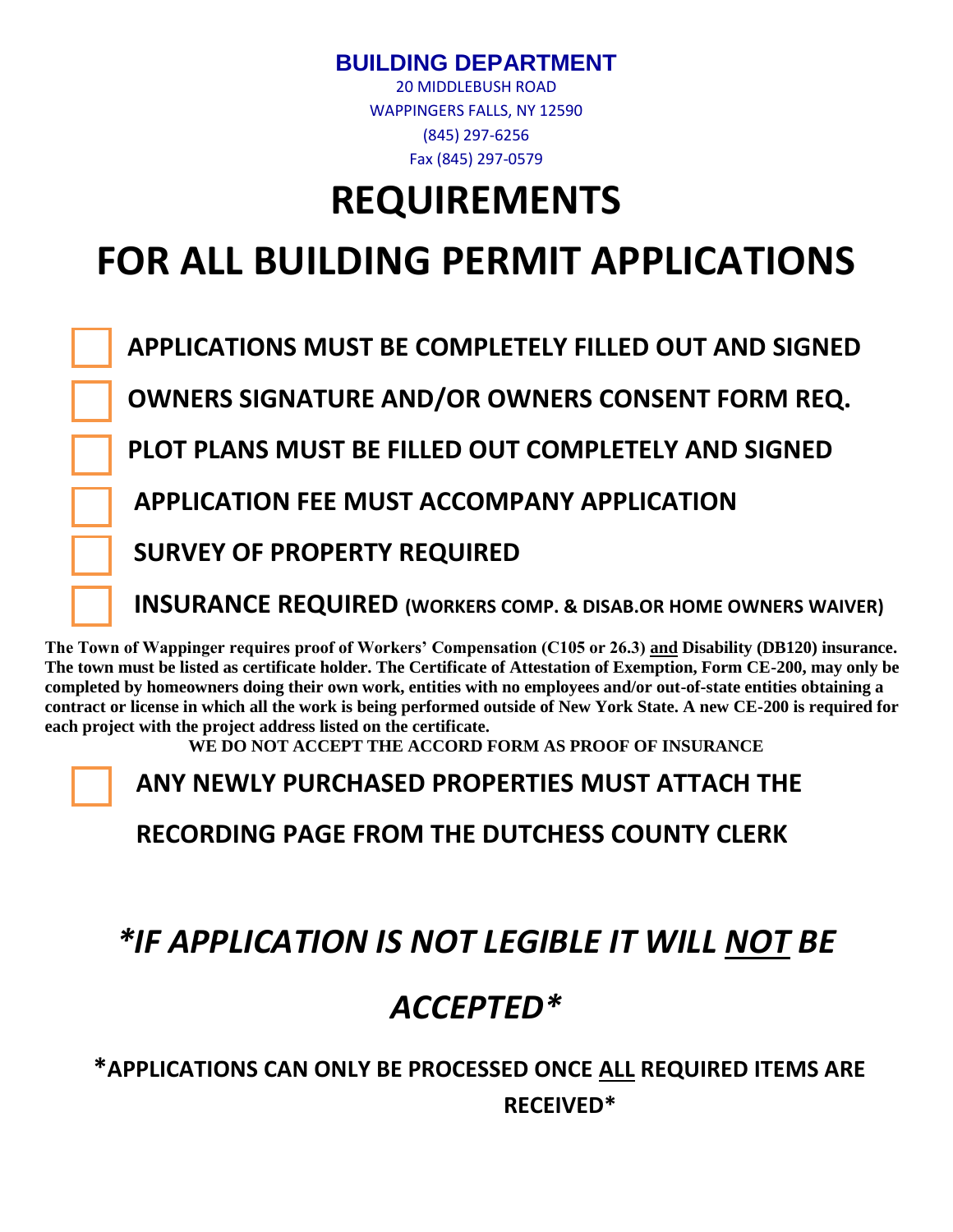#### TOWN OF WAPPINGER BUILDING DEPARTMENT

20 Middlebush Road, Wappingers Falls, N.Y. 12590<br>telephone: 845-297-6256 fax: 845-297-0579

### **APPLICATION FOR BUILDING PERMIT**

| <b>APPLICATION TYPE:</b> O Residential                                  |                                        |                                                                |
|-------------------------------------------------------------------------|----------------------------------------|----------------------------------------------------------------|
| O New Construction O Commercial                                         |                                        |                                                                |
| O Renovation/Alteration O Multiple Dwelling                             |                                        |                                                                |
|                                                                         |                                        |                                                                |
|                                                                         |                                        |                                                                |
|                                                                         |                                        |                                                                |
|                                                                         |                                        |                                                                |
|                                                                         |                                        |                                                                |
|                                                                         |                                        |                                                                |
|                                                                         |                                        |                                                                |
| <b>BUILDER/CONTRACTOR DOING WORK:</b>                                   |                                        |                                                                |
|                                                                         |                                        | <u> 1980 - Johann Barbara, margaret eta idazlea (h. 1980).</u> |
|                                                                         |                                        |                                                                |
| <b>DESIGN PROFESSIONAL NAME:</b>                                        |                                        |                                                                |
|                                                                         |                                        |                                                                |
|                                                                         |                                        | SETBACKS: FRONT: REAR: L-SIDEYARD: R-SIDEYARD: R-SIDEYARD:     |
|                                                                         |                                        |                                                                |
|                                                                         |                                        |                                                                |
|                                                                         |                                        | NON-REFUNDABLE APPL. FEE: PAID ON: CHECK # RECEIPT #: _______  |
|                                                                         |                                        | BALANCE DUE: PAID ON: CHECK # RECEIPT #:                       |
| <b>APPROVALS:</b><br>ZONING ADMINISTRATOR:<br>O Approved O Denied Date: | <b>FIRE INSPECTOR:</b>                 | O Approved O Denied Date:                                      |
| <b>Signature of Applicant</b>                                           | <b>Signature of Building Inspector</b> |                                                                |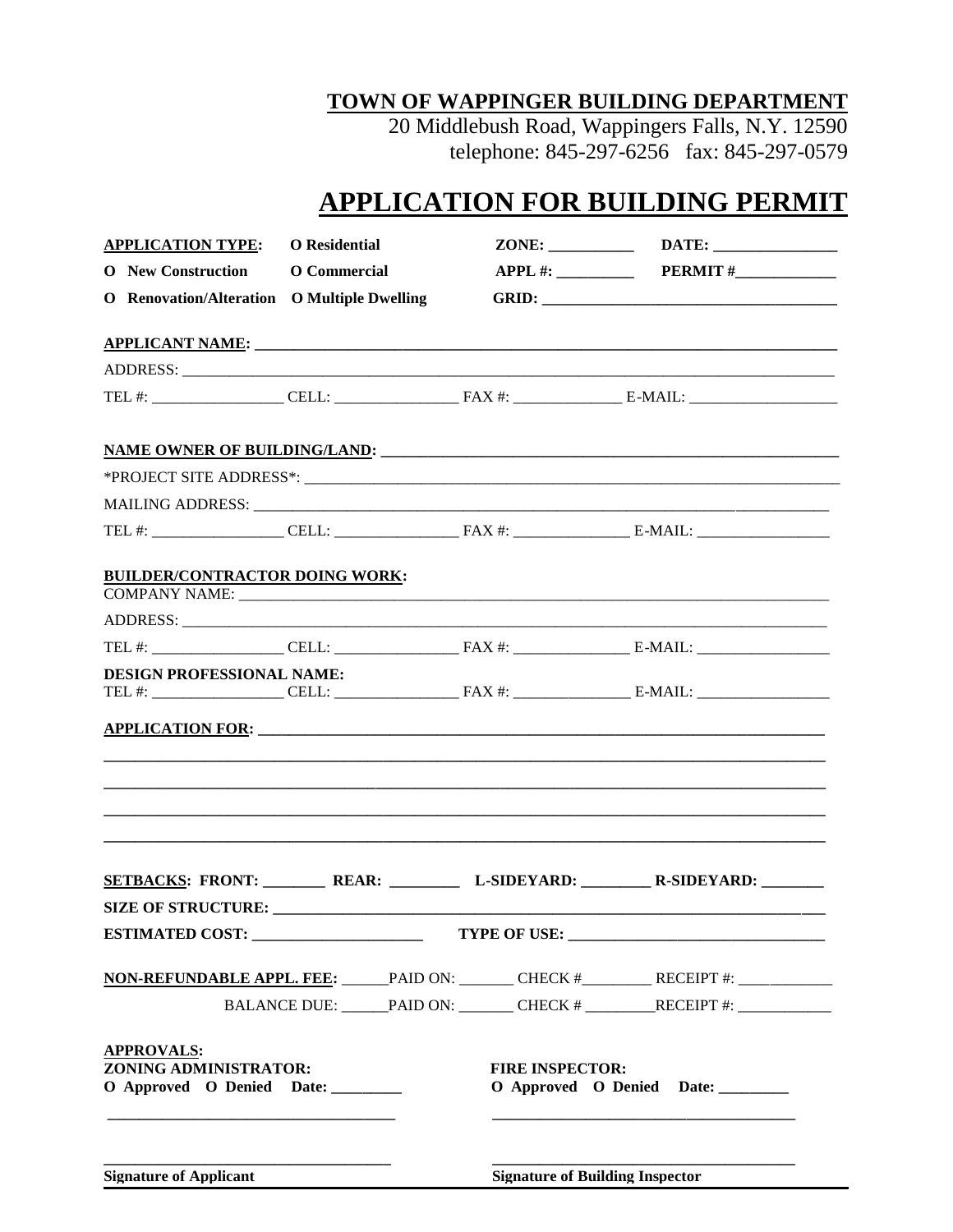### **TOWN OF WAPPINGER**



| <b>BUILDING DEPARTMENT</b>      |
|---------------------------------|
| <b>20 MIDDLEBUSH ROAD</b>       |
| WAPPINGERS FALLS, NY 12590-0324 |
| (845) 297-6256                  |
| FAX: (845) 297-0579             |
| <b>OWNER CONSENT FORM</b>       |

| <b>BUILDING PERMIT#_</b><br><u> 1980 - Jan Stein Stein, fransk politik (</u>         | APPLICATION # |
|--------------------------------------------------------------------------------------|---------------|
| <b>SITE LOCATION:</b><br><u> 1980 - John Stone, Amerikaanse kommunister († 1980)</u> |               |
| GRID: #                                                                              |               |
| <b>Name of APPLICANT/OWNER:</b>                                                      |               |

# **~ CERTIFICATION ~**

#### **NOTICE TO APPLICANTS: 240-109 Certificate of Occupancy**

 It shall be unlawful for a building owner to use or permit the use of any building or premises or part thereof hereafter created, erected, changed, converted or enlarged, wholly or partly, in its use or structure until a Certificate of Occupancy shall have been issued by the Building Inspector and/or Zoning Administrator.

*I,* \_\_\_\_\_\_\_\_\_\_\_\_\_\_\_\_\_\_\_\_\_\_\_\_\_\_, owner of the land/site/building hereby give my permission for the Town of *Wappinger to approve or deny the attached application in accordance with local and state codes and ordinances. I understand that this permit will not be closed out unless all proper inspections are completed which can include the building inspector having access to the interior of my residence. If this permit is not closed before the expiration date it will remain as a violation on my property until it is closed out. After the expiration date the permit fee and application will have to be re-submitted in order to close out the permit. I understand that I am ultimately responsible for the closure of this permit.*

*FAILURE TO COMPLY MAY RESULT IN COURT PROCEEDINGS.*

| Date                       | Owner's Signature          |  |
|----------------------------|----------------------------|--|
| Owner's Telephone Number   | <b>Print Name</b>          |  |
|                            | Print Owner's Address      |  |
|                            | <b>FOR OFFICE USE ONLY</b> |  |
| Code Enforcement Official: |                            |  |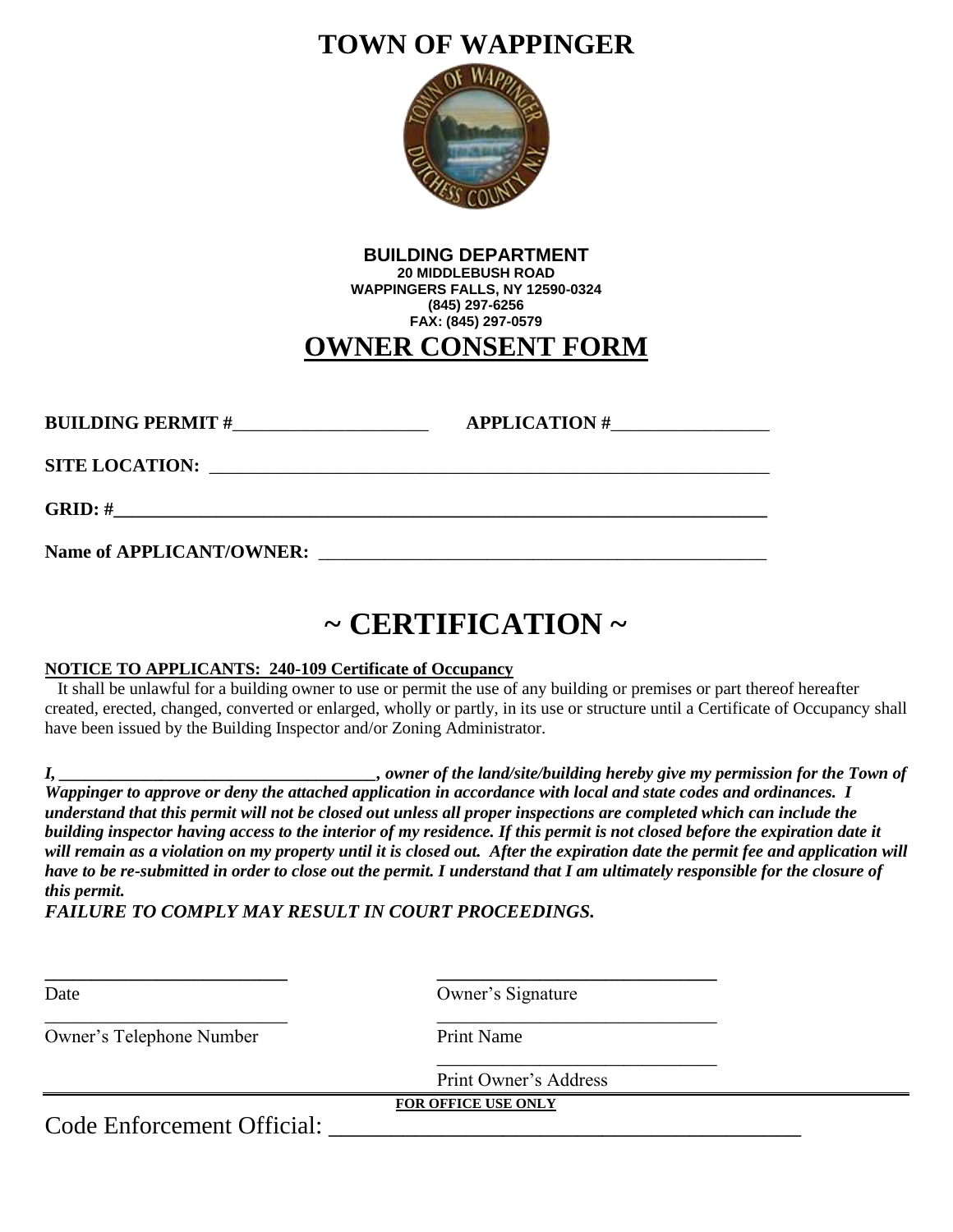### **TOWN OF WAPPINGER BUILDING DEPARTMENT INSPECTION PROCEDURE**

\*ANY CHANGES to plans require approval by Code Official\* You are required to call **1-800-962-7962** before you excavate and contact **Underground Facilities Protective Organization** for approval.

You are required to schedule all inspections with this office in Advance of work to be inspected. Please provide building permit number, name on permit and specific type of inspection requested.

- 1. Pre-site inspection if required by Code Official
- 2. Erosion control measures as dictated on plan or notes
- 3. Footing inspection when complete all rebar placement and form work; notify at least 24 hours before our (mandatory)
- 4. Foundation walls both poured concrete and block complete; Notify at least 24 hours before pour.
- 5. Footing drains and damp-proof of walls before backfill.
- 6. **Interim** plot plan for new homes only before any framing begins must be submitted and approved.
- 7. Framing inspection compliance to submitted approved drawings.
- 8. Rough plumbing with all required air/water tests
- 9. Mechanical Inspection includes: Furnace/Fireplace/Woodstove etc.
- 10. Rough Electrical inspection by third party, approved list supplied.
- 11. Insulation compliance inspection prior to drywall installation
- 12. Final Electrical inspection by third party agency certificate MUST BE SUBMITTED TO THIS OFFICE.
- 13. FINAL INSPECTION BY FIRE INSPECTOR OFFICIAL FOR COMPLIANCE TO SUBMITTED DRAWINGS AND N.Y.S. BUILDING CODE.

#### **\*IT SHALL BE UNLAWFUL TO OCCUPY ANY STRUCTURE UNTIL A CERTIFICATE OF OCCUPANCY/COMPLIANCE IS ISSUED BY THE CODE ENFORCEMENT OFFICER OF THE TOWN OF WAPPINGER\***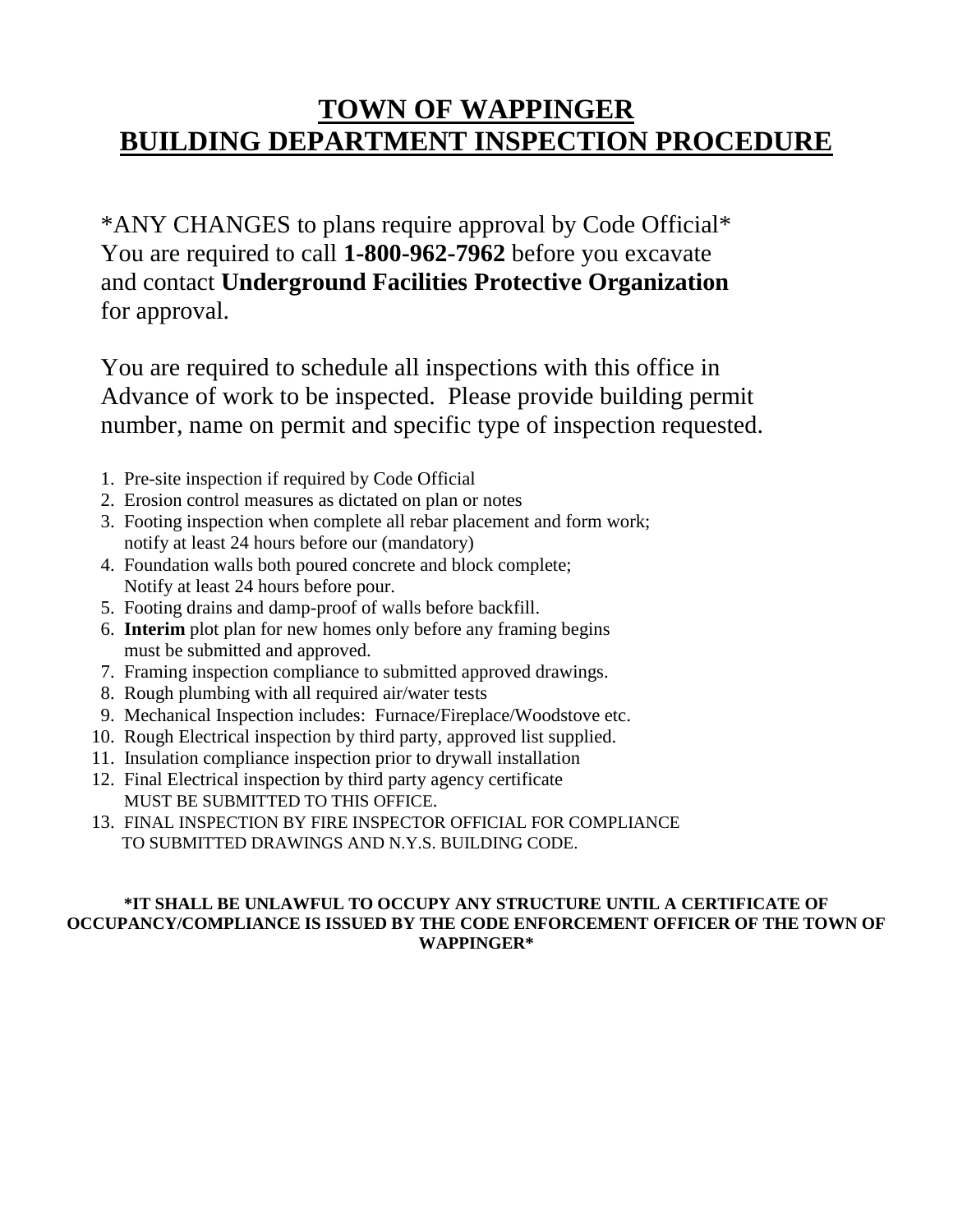|                                                 | <b>Town Board Approved Electrical Inspection Agencies</b> |
|-------------------------------------------------|-----------------------------------------------------------|
| Name:                                           | Telephone #                                               |
| Middle Department Insp. Agency, Inc.            |                                                           |
| Dave Williams                                   | (800) 479-4504                                            |
| <b>New York Electrical Inspectors</b>           |                                                           |
| <b>Greg Murad</b>                               | (845) 586-2430/ (888) 693-4693                            |
| Tom Le Jeune                                    | (845)373-7308                                             |
| <b>New York Board</b>                           |                                                           |
| Pat Decina                                      | (845) 298-6792                                            |
| Tri-State Insp. Agency, Inc.                    |                                                           |
| Lou Ambrosia                                    | (845) 986-6514                                            |
| <b>Commonwealth Electrical Insp. Services</b>   |                                                           |
| <b>Keith Sutton</b>                             | (845) 527-8821                                            |
| Ron Henry                                       | (845)562-8429                                             |
| All County Electrical Insp. Services, Inc.      |                                                           |
| Dave Scism                                      | (845)757-5916                                             |
| <b>Electrical Underwriters of NY, LLC</b>       |                                                           |
| Ernest C Bello Jr.                              | (845) 569-1759                                            |
| The Inspector, LLC                              | (518) 497-9918                                            |
| Z3 Consultant, Inc.                             |                                                           |
| Gary Beck                                       | (845) 471-9370                                            |
| NY Electrical Insp. & Consult, LLC              |                                                           |
| John Wierl                                      | (845) 551-8466                                            |
| <b>Swanson Consulting, Inc.</b>                 |                                                           |
| J.O. Swanson                                    | (845)496-4443                                             |
| <b>State Wide Inspection Services</b>           |                                                           |
| Frank J. Farina                                 | (845) 202-7224                                            |
| <b>New York Certified Electrical Inspectors</b> |                                                           |
| Jerry Caliendo                                  | (845) 294-7695                                            |
| John Metsger                                    | (845) 339-2119                                            |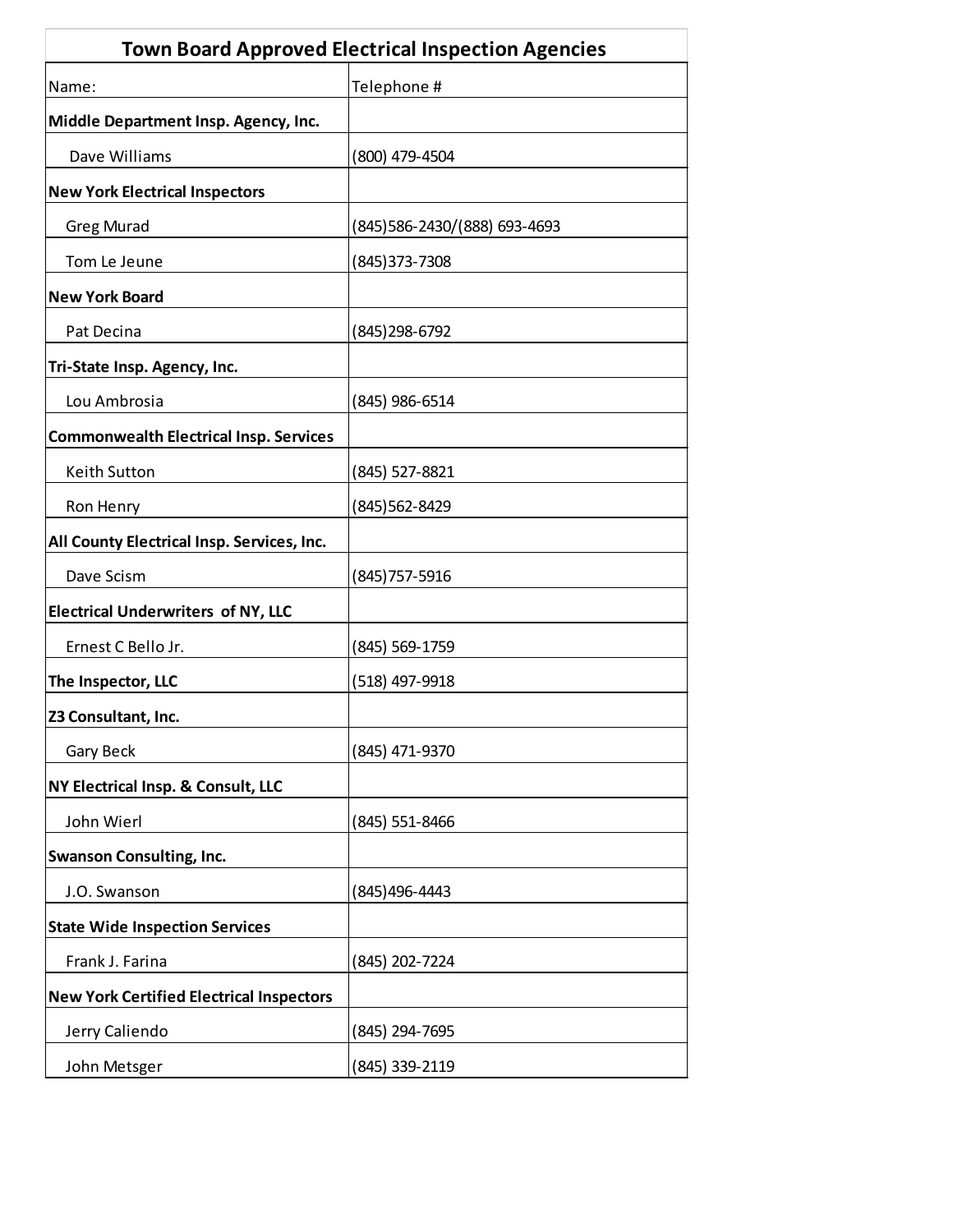### **NARRATIVE OF PROPOSED BUSINESS FOR ZONING APPROVAL**

### **Change of Occupant/Initial Occupant**

| Business Name: 2008 Manual Communication of the Manual Communication of the Manual Communication of the Manual Communication of the Manual Communication of the Manual Communication of the Manual Communication of the Manual |
|--------------------------------------------------------------------------------------------------------------------------------------------------------------------------------------------------------------------------------|
|                                                                                                                                                                                                                                |
|                                                                                                                                                                                                                                |
|                                                                                                                                                                                                                                |
|                                                                                                                                                                                                                                |
| ,我们也不能在这里的人,我们也不能在这里的人,我们也不能在这里的人,我们也不能在这里的人,我们也不能在这里的人,我们也不能在这里的人,我们也不能在这里的人,我们也                                                                                                                                              |

**Open to public: Yes/No (***circle one***)**